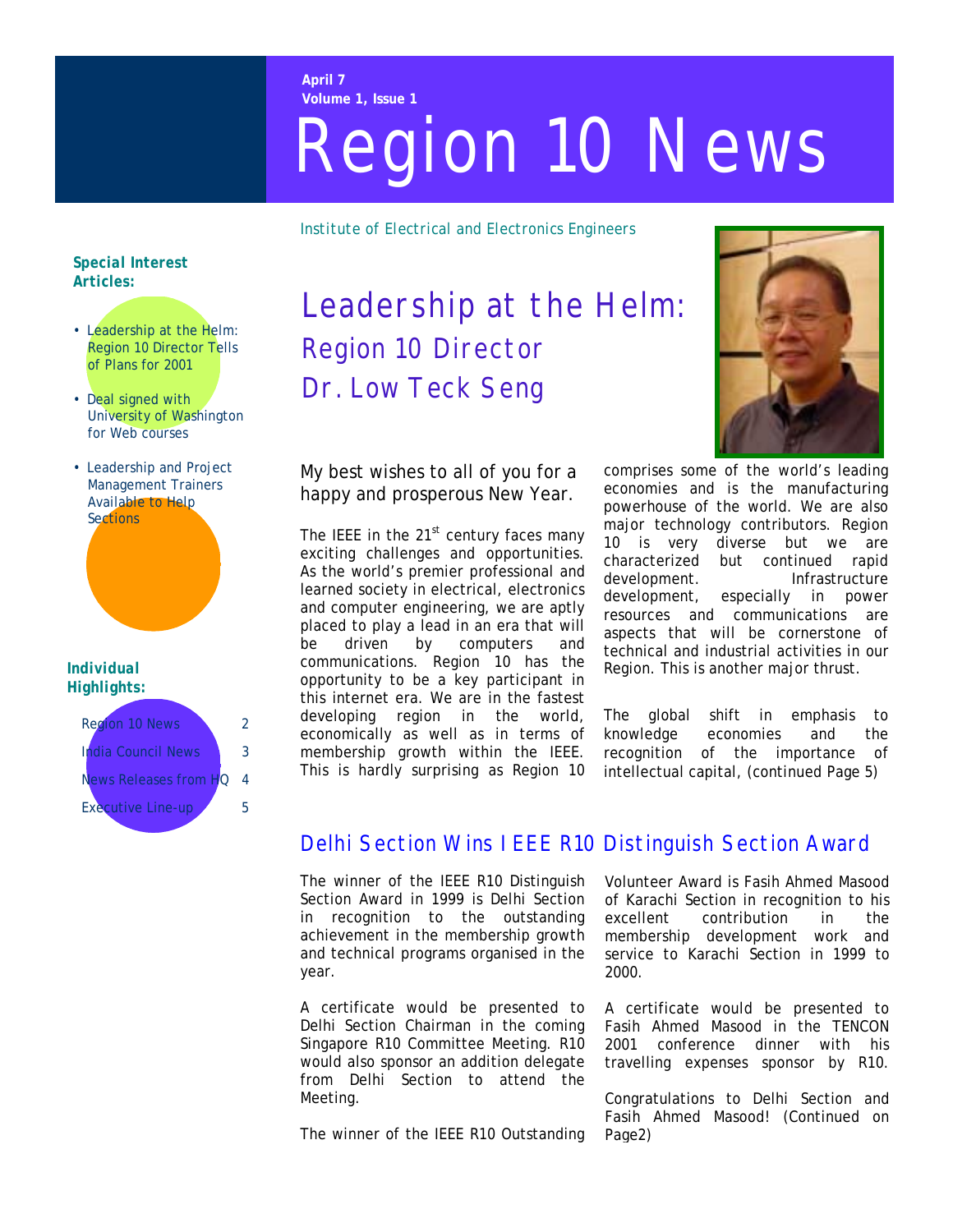# **Page 2 of 5 IEEE Region 10 News**





*Trainers Anoop and Ozolins.* 



## *Did you know…*

• *Region 10 is home to over 55,000 of the 366,135 members in IEEE* 



*R10 Distinguish Section Award Presentation* 

# Leadership and Project Management: Dual Force

Increasingly, engineers are being asked to take a more active role in the leadership of their companies. Whether this be as Project Leader, Engineering Manager or Vice President, leadership and project management skills are no longer optional but a required skillset that employers already assume you have. But what is leadership? And how do I manage a project?

Well, help is at hand. On January 20-21, two Region 10 ExCom members were asked to attend the IEEE Train The Trainers session held in Atlanta, Georgia to become trainers for a Leadership and Project Management courses.

The Leadership module focuses on training professionals and students alike in effective communication, leadership attributes, conflict management, negotiation and other areas crucial to becoming an effective leader.

The project management module focuses on key project management skills, scheduling, work break down structures, cost and resource management.

These two trainers are available to all Region 10 Sections to give these training sessions to your ExCom, students or workshop conference. Both modules are 1 day in length. Please contact Loreen Ozolins: [arapaho@singnet.com.sg](mailto:arapaho@singnet.com.sg) for Leadership or Anoop: [a.anoop@ieee.org](mailto:a.anoop@ieee.org) for Project Management

# Web Learning: Educational Partnership with UW

#### 27 February 2001. PISCATAWAY, NJ.

The IEEE is pleased to announce a new educational partnership with the University of Washington (UW), USA.

The UW has been ranked in the top ten in many technical departments including Computer Science and Engineering and overall has been ranked as one of the top 50 universities in the United States.

This partnership is designed to provide maximum flexibility for IEEE members. UW courses can be taken individually or as part of a degree program, for college credit or on a noncredit basis, in the classroom at UW or through distance learning, through the web or by CD ROM or video.

Selected classes range from engineering

courses to business management, from programming certificates to coursework about web essentials. At present there are 6 masters degrees as well as 13 certificate programs offered, with more being added each semester. Systems requirements are listed within each course description.

To view the full IEEE selected course catalog and further information about these UW programs, go to, [www.ieee.org/eab/PDI/uw/index.htm.](http://www.ieee.org/eab/PDI/uw/index.htm)

 Registration for these courses must be through the IEEE PDI website, to receive your 10% membership discount. For further information contact Alan Trembly, Manager, Technical & Electronic Product Development, at [a.trembly@ieee.org](mailto:a.trembly@ieee.org) or USA +1-732-562- 5488.

# Delhi Section Takes Top Award (continued from Front Page)

The 2001 R10 Outstanding Volunteer Award would be called in September with nomination deadline scheduled on 30 November 2001.

There are a number of Regional Activities Board Awards with nomination deadlines by March 15. Please visit the

HQ web page www.IEEE.Org for details and submit your nomination.

Y.W. Liu is a member of the RAB Award and Recognition Committee. Therefore, please feel free to contact Y.W. Liu if you need more information on the RAB Awards at ywliu@eee.hku.hk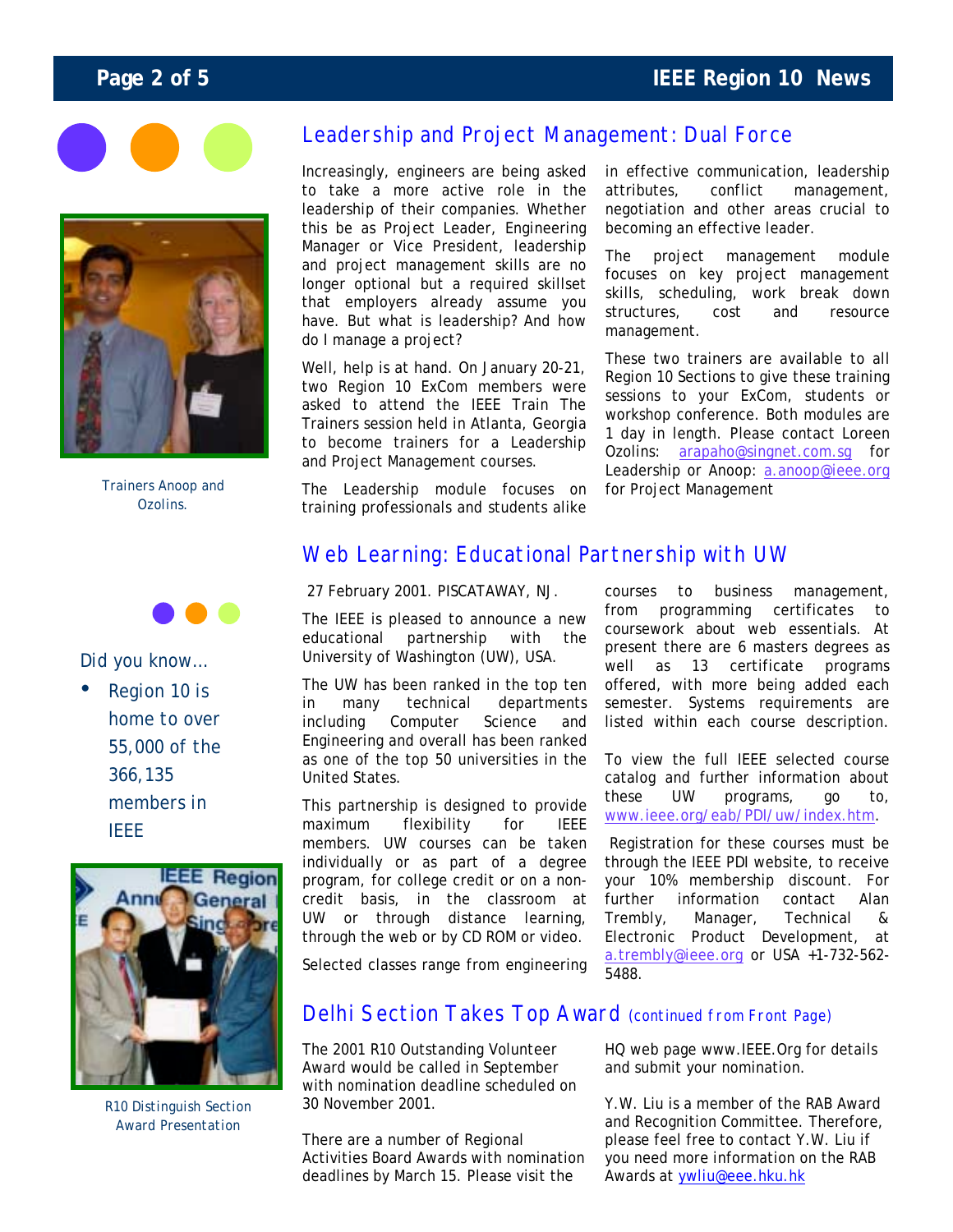# **INDIA Council News Page 3 of 5**



# INDIA Offers New Service to Students & GOLD Members

The IEEE Computer Society Chapter of India Council is developing the special site url = [http://www.ieeevidyarthi.org](http://www.ieeevidyarthi.org/) to cater to the needs of the student members and the GOLD members in India. The site will contain information about the Student Branches and about the institutions, where the Branches are located.

It will also contain the Resumes for the student members, who are in their final year and also the resumes of GOLD group members. Currently, the IEEE - USA Activities Board is the only other unit of IEEE which has a web-site containing the resumes of its members.

Many US based multi-national companies and United Nations organizations take advantage of the USAB site to locate good engineers.

There are not many MNCs or United Nations organisations with their headquarters in India. However it is by now well-known that the Indian education system is able to come up with brilliant and well-trained young engineers.

# India Hosts Student Conference

IEEE has 160 Student Branches in India. IEEE India Council organized the first All India Students Congress in July 2000 in Chennai.

The Students Congress was designed to train the student leadership in IEEE policies and procedures so that the Branches can be run properly. The Council reviewed the Congress at its September meeting. It was felt that the event had proved to be highly useful.

However since the student leadership changes every year, it was felt that the Student Congress should become an annual event. Accordingly the second All India Student Congress is being



*IEEE India Section/Council Leaders.* 

Today most of the larger MNCs from USA have started sending their recruitment teams to Indian Educational institutions. However the multi-country corporations of Asia-pacific region have not yet started taking advantage of the Indian educational institutions in a big

way.

IEEE student members constitute the best group out of all the final year students in India. It is because this membership provides undoubtedly the best vehicle for keeping one informed about the developments in their fields.

The Student Branches in India will cooperate in creating and maintaining the site so that companies in the Asia-Pacific region will be able to take advantage of the site for getting the young engineers, they may need.

You may visit the proto-type site which has been created and you may please offer suggestions so that the site may be organized well.

hosted at Mumbai by the IEEE VESIT Student Branch from March 6-9, 2001.

India Council, through the regional newsletter, extends a cordial invitation to the Regional Office-bearers, the Regional Student Representative, the Section Chairmen, the Officers responsible for Student Activities at every Section and the Counselor's & Chairmen of every Student Branch in the region to participate in the Congress in India.

Please visit the following site for a detailed program of the Congress: http://hammer.prohosting.com/~ieeeves/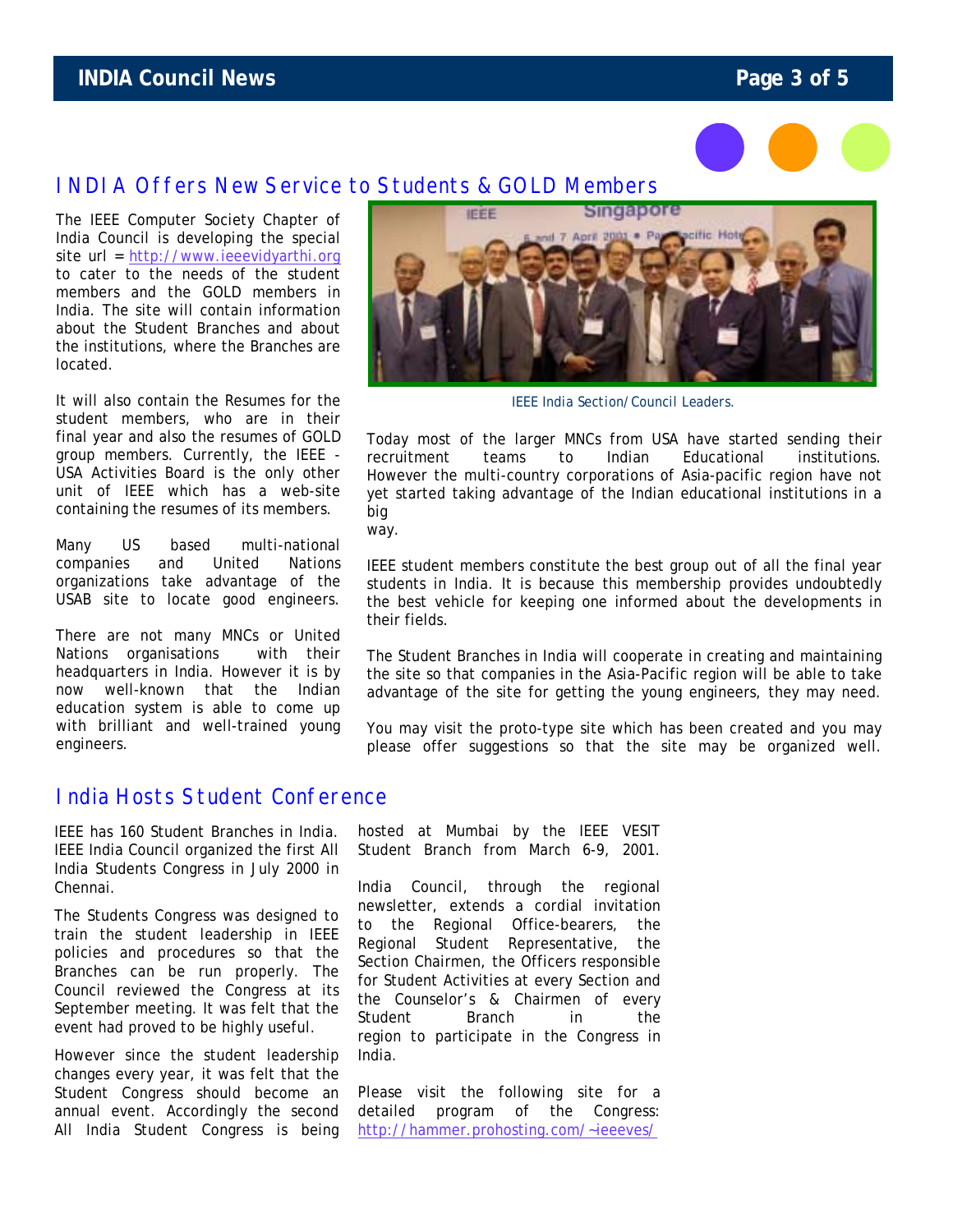

# IEEE Releases Two New Self Study Courses

## *'Practical Communication Antennas with Wireless Applications'*

Piscataway, NJ. 26 February 2001. 'Practical Communication Antennas with Wireless Applications', an IEEE self-study course, is now available from the IEEE. Solve your thorniest wireless antenna problems ? without knowing advanced theories and mathematics.

Leo Setian, Ph.D. has developed this practical course for technicians, engineers and managers. They will be guided through installation, maintenance and optimization of wireless antennas. The course introduces all the basic mathematics needed to work with antennas, including complex numbers and phasors.

The course introduces the broad topics of antennas, communications, transmission lines and radiation. By the end of the course students will be able to understand and model all three passive elements in an antenna circuit: resistors, capacitors and inductors.

Walk through each critical element of antenna performance, including:

\* Antenna impedance parameters Bandwidth and transformer-related issues

- \* Radiation resistance,
- \* Electrical wavelengths
- \* Antenna patterns
- \* Polarization
- \* Wave propagation

The course includes study guide, final exam, and the textbook, Practical Communication Antennas with Wireless Applications, by Dr. Setian published by Prentice Hall. Upon successful completion of the exam, students are eligible to receive eight (8) IEEE Continuing Education Units (CEUs).

Leo Setian is a Professor of Electrical Engineering at John Brown University in Siloam Springs, Arkansas, and a consultant to Galtronics, a leading antenna manufacturing company based in Tiberias, Israel.

To order use code HL5760, IEEE member price: \$380.00; list price: \$455.00. IEEE Customer Service Department, 445 Hoes Lane, PO Box 1331, Piscataway, NJ 08855-1331, USA; e-mail: customerservice@ieee.org; phone: +1 800 678 4333 (USA and Canada), +1 732 981 0060 (worldwide); Web: http://shop.ieee.org/store.

## *'Multimedia Applications Support for Wireless ATM Networks'*

 Multimedia Applications Support for Wireless ATM Networks, an IEEE selfstudy course, is now available from the IEEE. Networks carrying multimedia, voice, data, and video traffic define the modern network architecture.

Dr. Anna Hac developed this course to teach the design of high-speed wireless networks supporting multimedia applications by focusing on real-world applications and traffic patterns.

Topics covered include:

- \* ATM and Wireless Networks and their Architecture
- \* Congestion control and protocols
- \* Location and tracking strategies
- \* Routing and resource management for multimedia applications
- \* Synchronization
- \* Multicasting
- \* Quality of Service (QoS) for multimedia applications

*(Continued Back Page)* 



*Did you know…*  • *The Region 10 meeting had representation from 15 different countries*